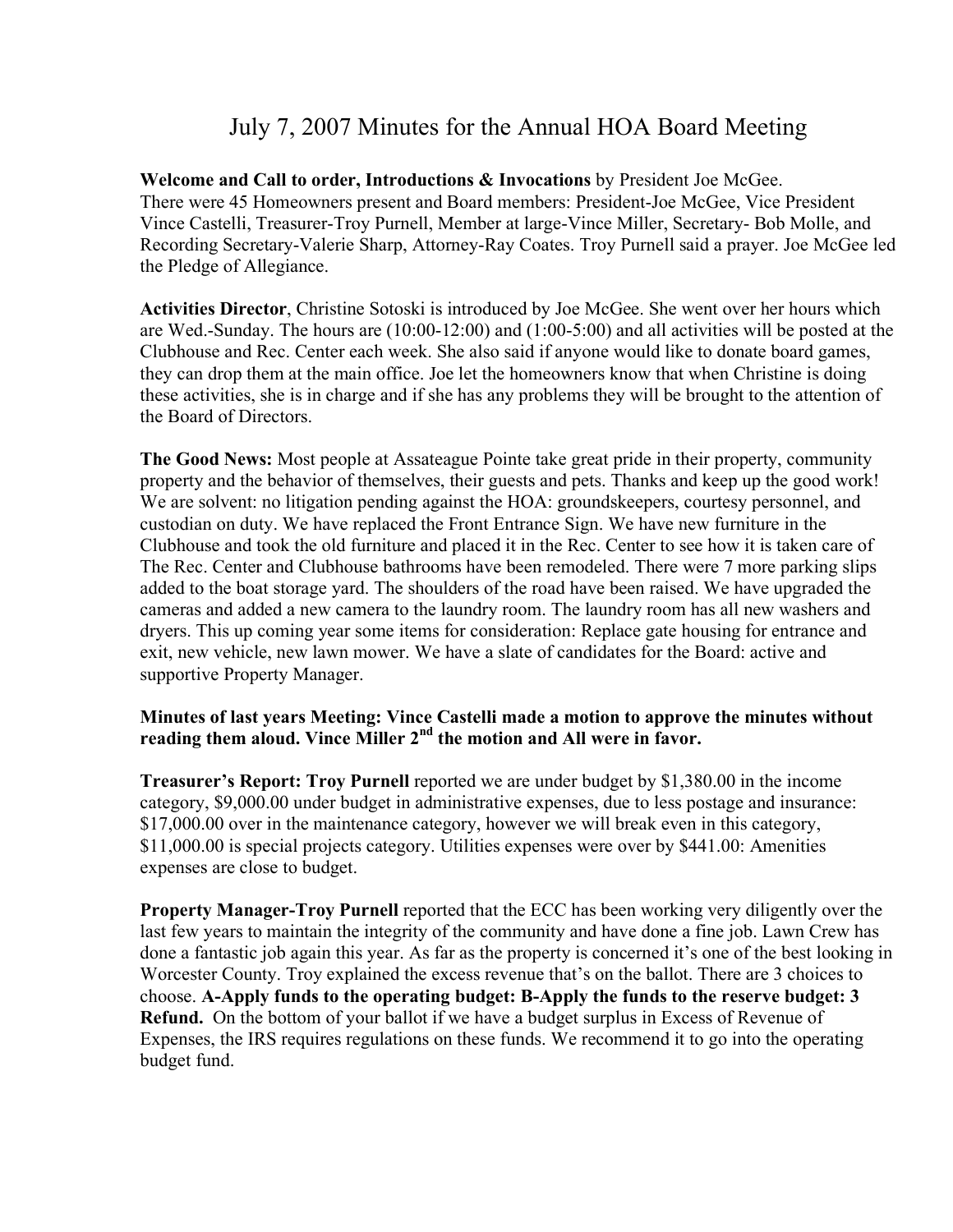## **Committee Reports:**

**Beautification Committee: Carl Thompson** had a report ready for the meeting. His committee has painted the parking bumpers at the Rec. Center and Clubhouse. We installed a new pole at the pier entrance, to keep **GOLF CARTS OFF.** We purchased 12 new umbrellas, chairs and tables. Spread mulch, cleaned and weeded all the planting areas in the community. We replaced the screens that were damaged at the Clubhouse this winter. They installed new cables to all the paddle boats. There were 4 magnolia trees planted this spring along Assateague Way. The committee would like the board to consider the following items. Spray weed killer on the berm.

**Ease of Mowing: Troy** said all owners need to have border protection around the perimeter of their homes skirting. The skirting will not be replaced unless you have had the required landscaping ties in place. Please spray your driveways for weeds and pull them out. Excess watering hinders mowing because of standing water.

**ECC-Cathy Ortel:** 252 inspection notices were sent out for violations. The committee is getting ready for the 2nd inspections and they will be sent out soon and **you have 7 days to respond and if there is no response a fine will be incurred.**

# **Budget Committee-no report**

**Activities-**the upcoming events ar**e Movie Night-July 28, 2007: Shrimp Feast-August 4, 2007: Murder Mystery Night-August 11, 2007: Oldies dance night-August 25, 2007: Youth Campfire-August 27, 2007.**

**Boat Storage:** The storage Fee doesn't pay for weed spraying. It is up to the slip owner to spray for weeds and removal of them. The inspections have been completed and violations are posted. You have 30 days to respond and take care of violations.

**Old Business:** Golf Cart Registration was supposed to be completed by March 31, 2007 and on the form it states **NO CHILDREN DRIVING**. This means No children sitting on your lap and steering. This is a Violation because you have to have a driver's license to operate a golf cart. **NO GOLF CARTS ON COMMON AREAS**. No motor scooters on the pier. Dumpsters are our largest expense. We are trying to curb these costs by using the bigger trash receptacles. Homeowners need to put **ALL TRASH INSIDE THE TRASH CONTAINERS**, not on the sides. **All Renters and Guests MUST SIGN IN** even if they have a card! **BICYCLES MUST HAVE REFLECTORS IF RIDING AFTER DUSK.** When children are leaving the Rec. Center at night they need to be careful on Assateague Way, the speed limit for cars is 25 mpg, and children are on bikes not watching where they are going and have no reflectors on their bikes. Bikes are to be parked in the bike rack. Scooters can not be recognized by the exit gate because it only reads metal, and they are mostly fiberglass. **SCOOTERS CAN NOT GO THROUGH THE EXIT GATE.**

**New Business:** Joe McGee said the board will look at the following items requested for next year. 1. Carl Thompson's list. 2. Purchasing a new Truck. 3. Purchasing a new lawn mower. 4. replacement of the gate housing at the front gate. Amenities that were suggested are Tennis courts, a weight room and boat slips with access to the bay.

## **Candidate Introductions:**

 **Troy Purnell-**I'm one of the original developers and the Property Manager for the last 18 years. I love Assateague Pointe and the people here are some of the nicest people I've met over the years.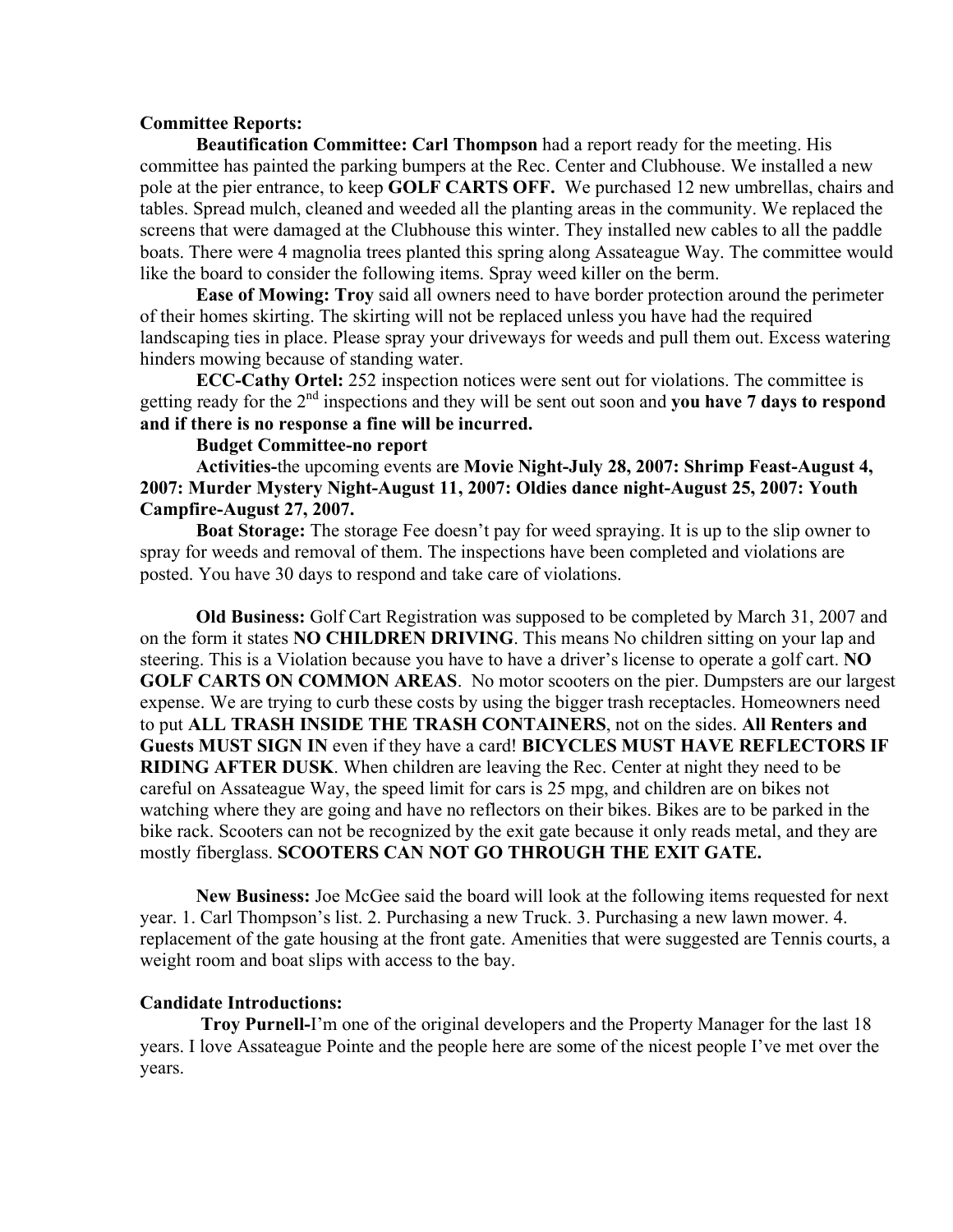**Vince Castelli**-I've been here since 1994 and have been on the board for 8 years. I'm only a small part of this beautiful resort community and I want to keep it that way, as the most beautiful resort community in Maryland.

**Vince Miller-**I was on the Neighbor hood Watch for 5 years and have been on the board of directors for 6 years. I will continue to serve you and the community.

Joe asked if anyone else wanted to put their name on the roster. Dara Murray said she was interested in running for the board but not this year because there wasn't enough time to get out and campaign, but she is interested in running next year.

#### **Open Discussion:**

**Carole Emory**-Lot#19- Board Members and Property Manager

I originally was not going to attends today's annual HOA meeting because of hearing the same ole complaints within the community but thought instead I would try to convey my idea of how to alleviate some of the problems.

I mentioned to a neighbor the other day about what he was doing was a violation of one of our community rules and he came back at me with "when the rest of the inconsistencies in this community are dealt with than I too will conform" and with those words said I had no defense as he was 100% correct.

All in all our community looks great and many of us try to maintain our properties but as in all communities there are always a certain few who choose not to conform. We lost a good member of the ECC who was doing a fantastic job because there was no back up in his position and the fines were not being adhered to and so all this hard work was being done in vain.

I feel as though the board and Property Manager need to show us that they are doing something about the violations that are being committed in the community, illegal parking of vehicles be they cars, trucks, boats whatever, golf cart violations, landscaping violations and whatever else there has been set up to keep our community neat and attractive and safe, until fines are levied to ALL who do not adhere then any ECC's efforts mean nothing. There is no reason why our gate personnel who patrols the community cannot document these violations as he sees them and forward them to the office for subsequent action. No one is asking them to get into a confrontational situation. This action would help to better control some of the violations being committed....especially like golf carts being run at night without lights...and illegal parking of vehicles and whatever...

My proposal would be to publish in our newsletter all those lots/addresses , who have fines levied against them and for what violation ie; 8552 N. Longboat Way....weedy driveway or however you word it, these fines are then put quarterly on the homeowners HOA bills to be paid and then each quarter list these addresses and violations in our newsletter so that we are aware that the problem is being dealt with and then whether the fine was paid or not and if not then the fine is placed as a lien on the property. At the end of the year or sometime yearly, list those properties that have liens against them, hopefully there is still a thing called shame and embarrassment that will wake these offenders up to the realization that they would not want to see their property listed in the newsletter for all to see.

We as homeowners need to know that the Board and Property Manager are following through with these violations and are doing something to these people who are violating our rules.

#### WHAT GOOD ARE RULES IF YOU ARE NOT GOING TO ENFORCE THEM!

Joe McGee told the audience that last year the fine process wasn't as efficient as they should have been. The fine letters were never sent out regarding the fines. The board is behind the ECC this year and regrets the problems from last year. Joe acknowledged the amount of time and effort that was expended by this committee last year and regrets that the letters were not sent out.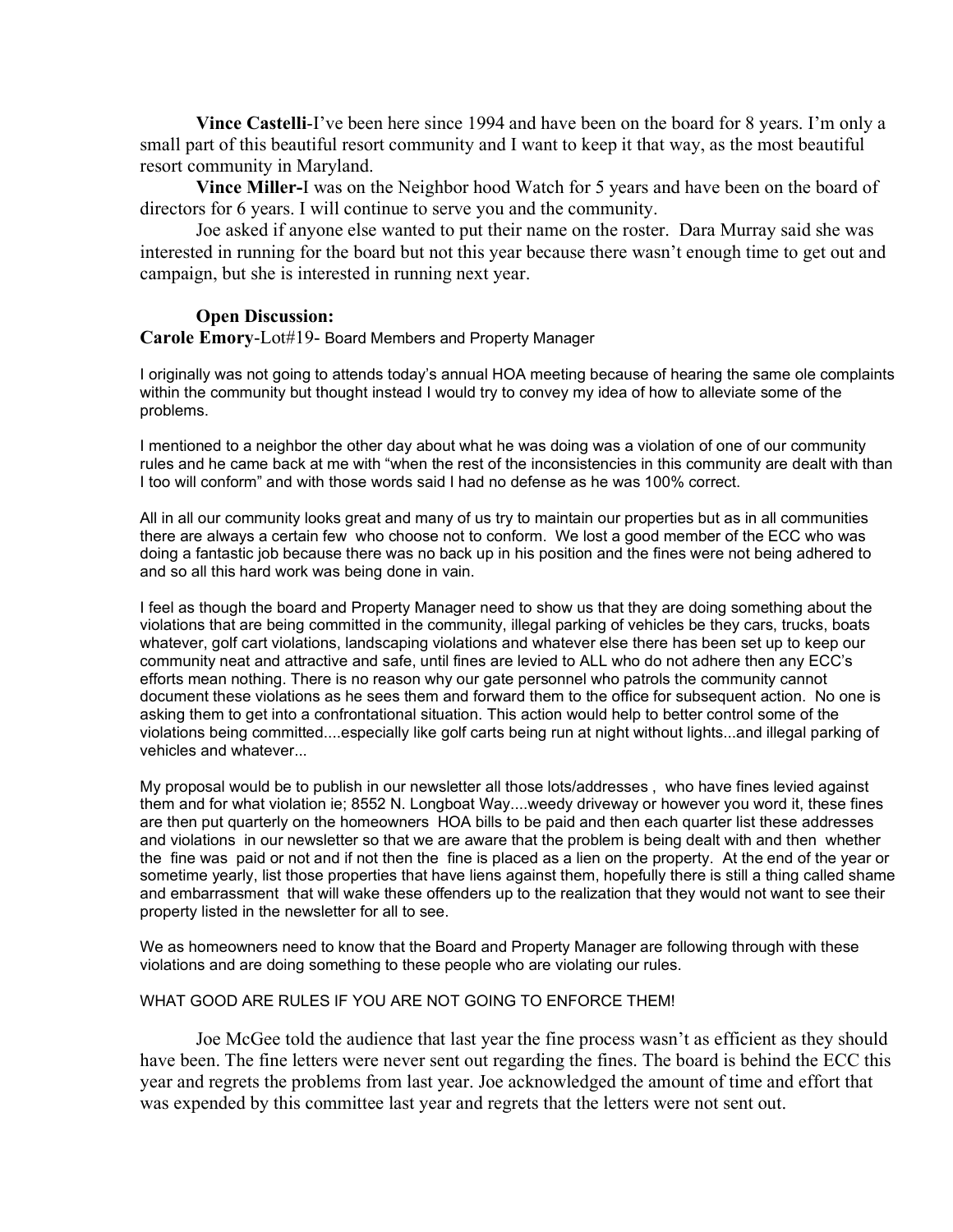Valerie will post the **Fines Rules & Regulations and the Blank Complaint Form on our web site.**

**Ray Coates, HOA attorney,** explained the appeal process. First there would be a notice of a hearing with the ECC and the complainant would state his views and the defendant has to state his views and appeal if he so wants. The process is as follows: The ECC prepares a written complaint about the violation and sends it to the homeowner. It will contain the time, date of the violation. It will also give the location, time and date of the hearing for the violation. Next the ECC shall hear the complaint from the defendant's point of view, the ECC will give their evidence. If the defendant would like an appeal, they have 10 days to appeal to the Board of Directors.

**Bill LeFevre-Lot#20-**Asked that the appealing process be amended. Bill explained that prior to going to the board there could be an independent group, not affiliated with the ECC, to hear the appeal.

**Elaine Galeone-#447-**asked Ray Coates if there was anything in our by-laws that states you can not be on the board if you have a violation of the ECC. Ray Coates told her that if they are found guilty of a violation they can lose their privileges from being on the board, depending on the violation.

**Donna King-Lot#268**-she has been to 2 meetings this year and at both meetings there has been several issues over the ECC and the Board of directors. At my other home we have an association and right now there is a lot of controversy over this same subject. A homeowner is suing the Association over a fine from the ECC. It has cost the homeowners Association a lot of money. I hope and would like to see the ECC and the Board work together for the community, with no squabbles.

**Cathy Ortel**-Lot#338-The ECC is not about the nit-picky stuff, we are going after the repeat offenders and the board is backing us. Joe McGee went on to say that the board is backing the efforts of the ECC to go after the repeat violators and we are taking before and after pictures to back up the ECC findings. These pictures will be taken after the notices have been sent.

**Dara Murray-Lot#507- I've been a homeowner since 1997 and I was having a problem with** a homeowner and was concerned about filing a complaint, because of a possible repercussion. I did fill out a complaint form anonymously and when I returned to the community, had found out that the complaint had been taken care of. I was asked to represent the South Longboat click with a suggestion to the board to hold a Home Beautification contest in the community. We could have a home of the week/month, and for a possible incentive for winning, a decrease in assessments of about \$10.00 for that month. She also would like to have a community wide pest exterminator that could service individual homes at a discounted price, through a special contract for the community, instead of each individual homeowner getting an exterminator. Joe asked Valerie to look into this.

**Sandy Stark**-Lot#361-Expressed her recommendation about concerns over a lack of communication between the committee members, volunteers, and the board. She wanted to let the board know that this was not to criticize, just an observation. Her example was about the handling of the pool committee. Her other concern was over the handling of a request for the repair to a pole lamp, she had 2 requests in at the office. She would like the office to call if the repair is going to take a while, for what ever reason. Joe McGee addressed the first issue of the pool committee. He told the homeowners that he spoke to the pool committee chair person and asked that they put together a list of what there objectives were. Joe said that he had no problem taking the blame for the communication aspect, but it's not always the board with the communication problem. Joe then addressed the second concern of the repairing of the pole lights.